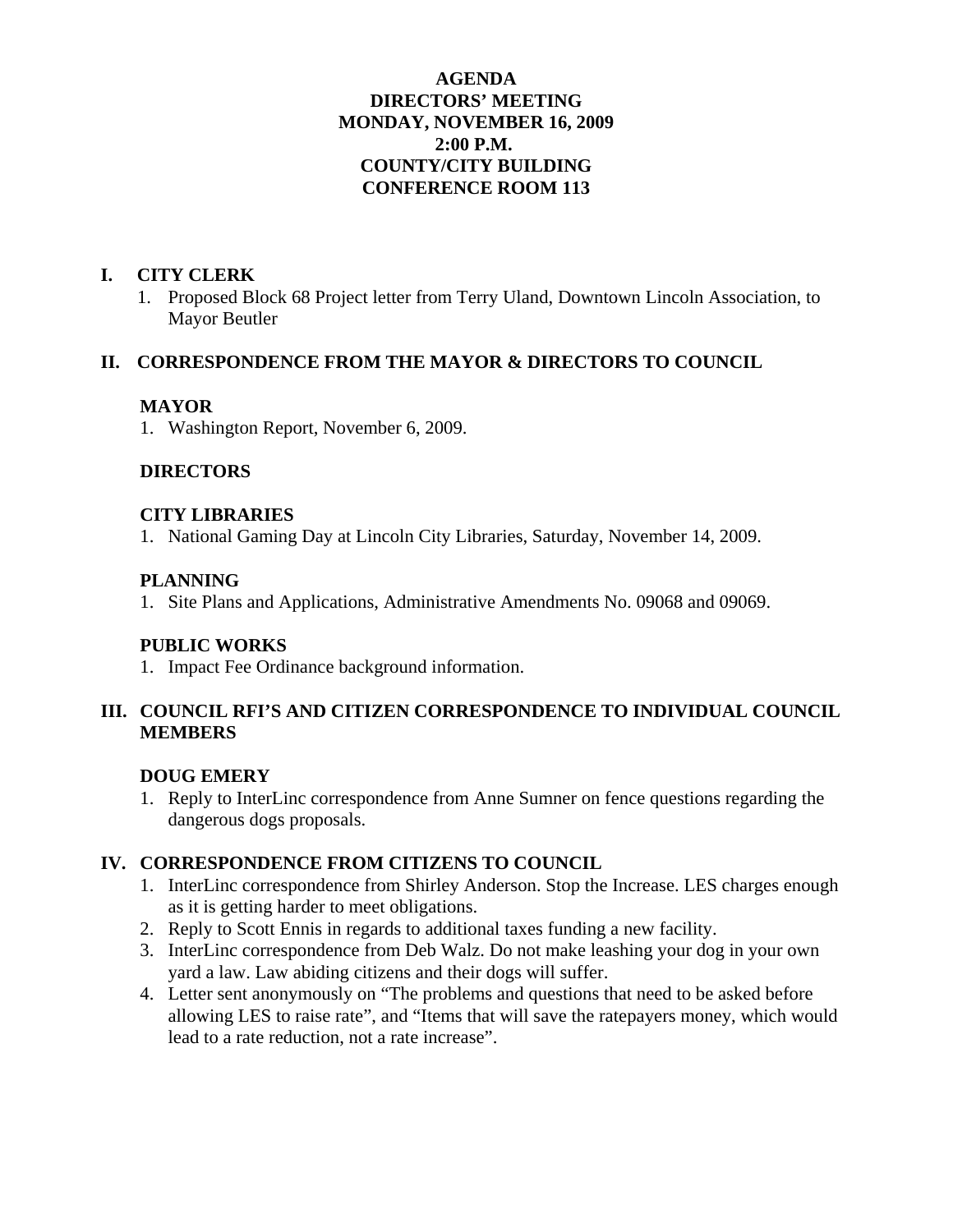5. Letter received from Jake Wattles asking for costs on the construction of the Mayor's new office, the Development Services Center, and other offices, and who is paying for the changes?

# **V. ADJOURNMENT**

W:\FILES\CITYCOUN\WP\DA111609.wpdmmm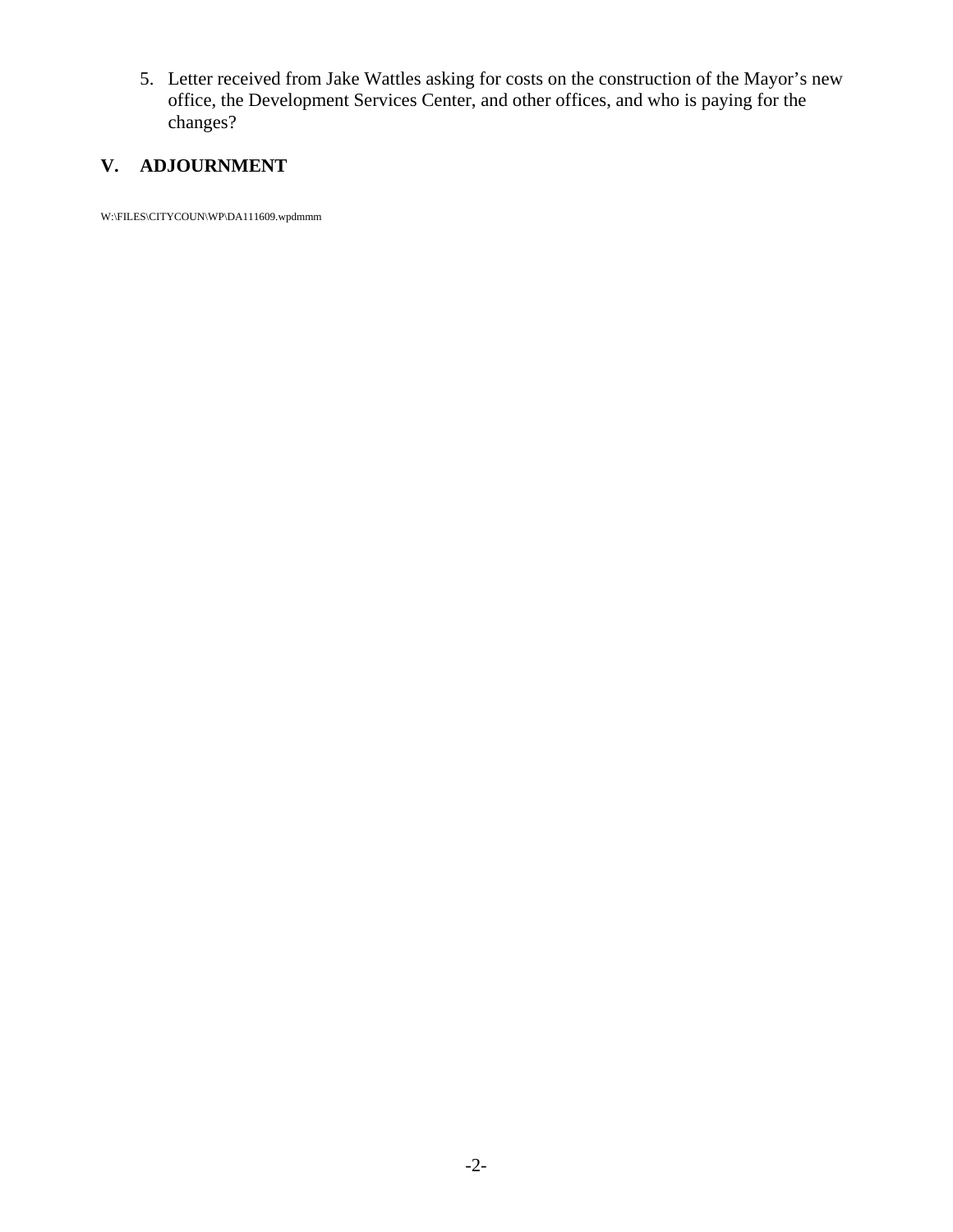### **DIRECTORS' MEETING MINUTES MONDAY, NOVEMBER 16, 2009 2:00 P.M. COUNTY/CITY BUILDING CONFERENCE ROOM 113**

**Council Members Present:** Doug Emery, Chair; John Spatz, Vice-Chair; Jonathan Cook, Jayne Snyder**,** Jon Camp, Eugene (Gene) Carroll**,** Adam Hornung

**Others Present:** Rick Hoppe, Trish Owen, Patty Pansing-Brooks, Mayor's Office; City Clerk Joan Ross; Rod Confer, City Attorney; and Tammy Grammer, City Council Secretary

Mr. Emery opened the meeting at 2:05 p.m. Location Announcement of the Nebraska Open Meetings Act: A Copy of the Nebraska Open Meetings Act is Located on the Wall at the Rear of this Room.

#### **I. CITY CLERK** -

City Clerk Joan Ross stated on their Agenda today, she sent them an email regarding the Mayor's Award of Excellence postponed. The winner was not able to be in town today, it came in after the agenda was final.

Items 14 & 15 will be called together. *[#14, Application of Hong's Inc. IV dba China Buffet for a Class I liquor license at 120 North 66th Street.; and #15, Manager application of Hong Zheng for Hong's Inc. IV dba China Buffet at 120 North 66th Street.]*

Items 16 & 17 will be called together. *[#16, Application of The Grove Bldg., Inc. dba The Grove for a Class C liquor license at 340 West Cornhusker Highway.; and #17, Manager application of Tommy Jelsma for The Grove Bldg., Inc. dba The Grove at 340 West Cornhusker Highway.]*

Items 18 & 19 will be called together. *[#18, Application of Speakeasy Management Group, LLC dba Speakeasy for a Class C liquor license at 3233 ½ South 13th Street.; and #19, Manager application of Benjamin J. Zoz for Speakeasy Management Group, LLC dba Speakeasy at 3233 ½ South 13th Street.]*

Items 20 & 21 will be called together. *[#20, Application of MMG Nebraska F & B Inc. dba Chili's Grill & Bar for a Class I liquor license at 6730 South 27th Street.; and #21, Manager application of Julianne E. Adams for MMG Nebraska F&B Inc. dba Chili's Grill & Bar at 6730 South 27th Street.]*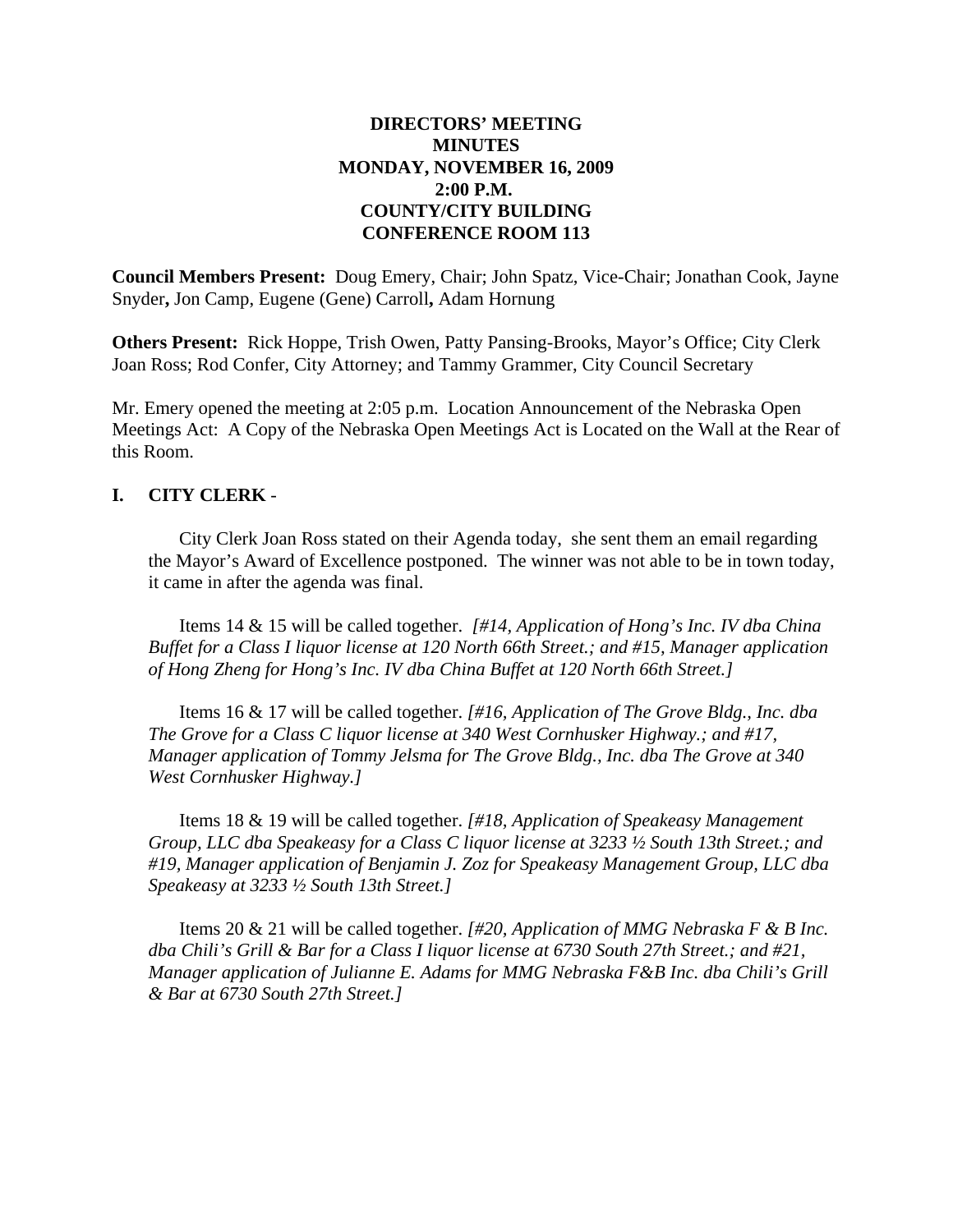For Item 27, she just handed out to them a Motion-To-Amend #1 requested by Marvin Krout. [*#27, 09-147, Misc. 09009-1 – Amending Section 26.23.140 of the Lincoln Municipal Code to expand the exceptions to the requirement that every lot shall front upon and take access to a public street; and repealing Section 26.23.140 as hitherto existing.]*

For Item 28, just a reminder, they have a Motion-To-Amend #1 and it's on-line. *[#28, 09-148, Misc. 09009-2 – Amending Section 26.31.010 of the Lincoln Municipal Code relating to modification of requirements to grant the Planning Director authority to extend the time for installation of required subdivision improvements and to provide a procedure for appeals of such approvals by the Planning Director; and repealing Section 26.31.010 of the Lincoln Municipal Code as hitherto existing.]*

For Item 30, she just handed out to them a Motion-To-Amend #1 from Councilman Cook. *[#30, 09R-198, Adopting the Lincoln Electric System Rate Schedule, Service Regulations, and Cost Analysis Summary providing for a system average increase of 2.9 percent, to be effective January 1, 2010.]*

Mr. Cook asked Clerk Joan Ross if she has the revised schedules that go along with the amendment for Item 30? City Clerk Joan Ross stated she just received the proposed schedules in the Directors' Addendum packet. The LES representatives stated that's the revised schedules.

1. Letter from Terry Uland, Downtown Lincoln Association to Mayor Beutler - RE: Proposed Block 68 Project. - NO COMMENTS

#### **II. CORRESPONDENCE FROM THE MAYOR & DIRECTORS TO COUNCIL** -

**MAYOR -** Rick Hoppe had no comments from the Mayor's Office.

1. Washington Report - November 6, 2009. - NO COMMENTS

#### **DIRECTORS -**

Greg MacLean (Public Works & Utilities Director) stated some of them may have seen this in the newspaper, Lincoln Water participated in a contest at a recent conference. Where there is a water tasting involved and competition among other water suppliers in the State. People followed some very strict rules where they had to bring the water in a certain type of vessel in a certain amount of time. Lincoln Water was awarded the best tasting water in the State of Nebraska and won this nice award. They are now eligible to go compete at a national level. Next week they will be filling the little brown jug and sending it off because unfortunately nobody from their department will be able to attend the conference. But, they are going to send a jug of water to see if they can win nationally.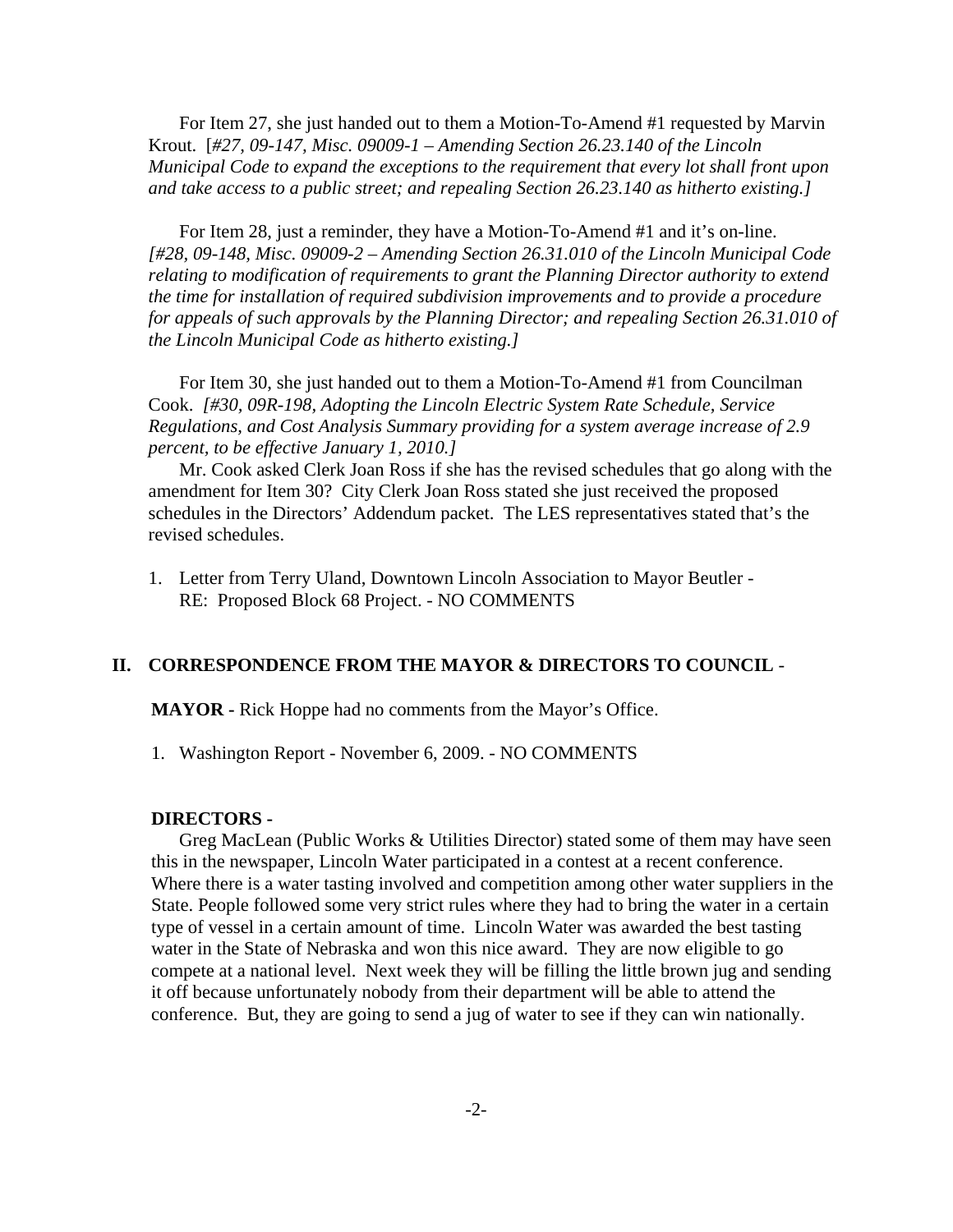### **LIBRARIES -**

1. News Release - RE: National Gaming Day at Lincoln City Libraries on Saturday, November 14, 2009. - NO COMMENTS

#### **PLANNING -**

1. Memo from Teresa - RE: Site Plans and Applications - Administrative Amendments #09068 and #09069. - NO COMMENTS

#### **PUBLIC WORKS & UTILITIES -**

1. Impact Fee Ordinance background information for Pre-Council scheduled on 11/16/09. - NO COMMENTS

### **III. COUNCIL RFI'S AND CITIZEN CORRESPONDENCE TO INDIVIDUAL COUNCIL MEMBERS -**

#### **JON CAMP -**

Mr. Camp commented he really just wants to encourage Patty Pansing-Brooks to consider employment for the City Council and they can handle thirty-five hours a week. Rick Hoppe stated they all got an email that Patty will be leaving and so this will be her last meeting. Mr. Hoppe thanked Patty for her services and what she has done for their office. Patty thanked everyone, she appreciates it.

**GENE CARROLL -** No Comments

**JONATHAN COOK -** No Comments

**DOUG EMERY** - No Comments

1. E-Mail from Anne Sumner with response from Councilman Emery - RE: On fence questions regarding the dangerous dogs proposals. - NO COMMENTS

**ADAM HORNUNG -** No Comments

**JAYNE SNYDER -** No Comments

**JOHN SPATZ -** No Comments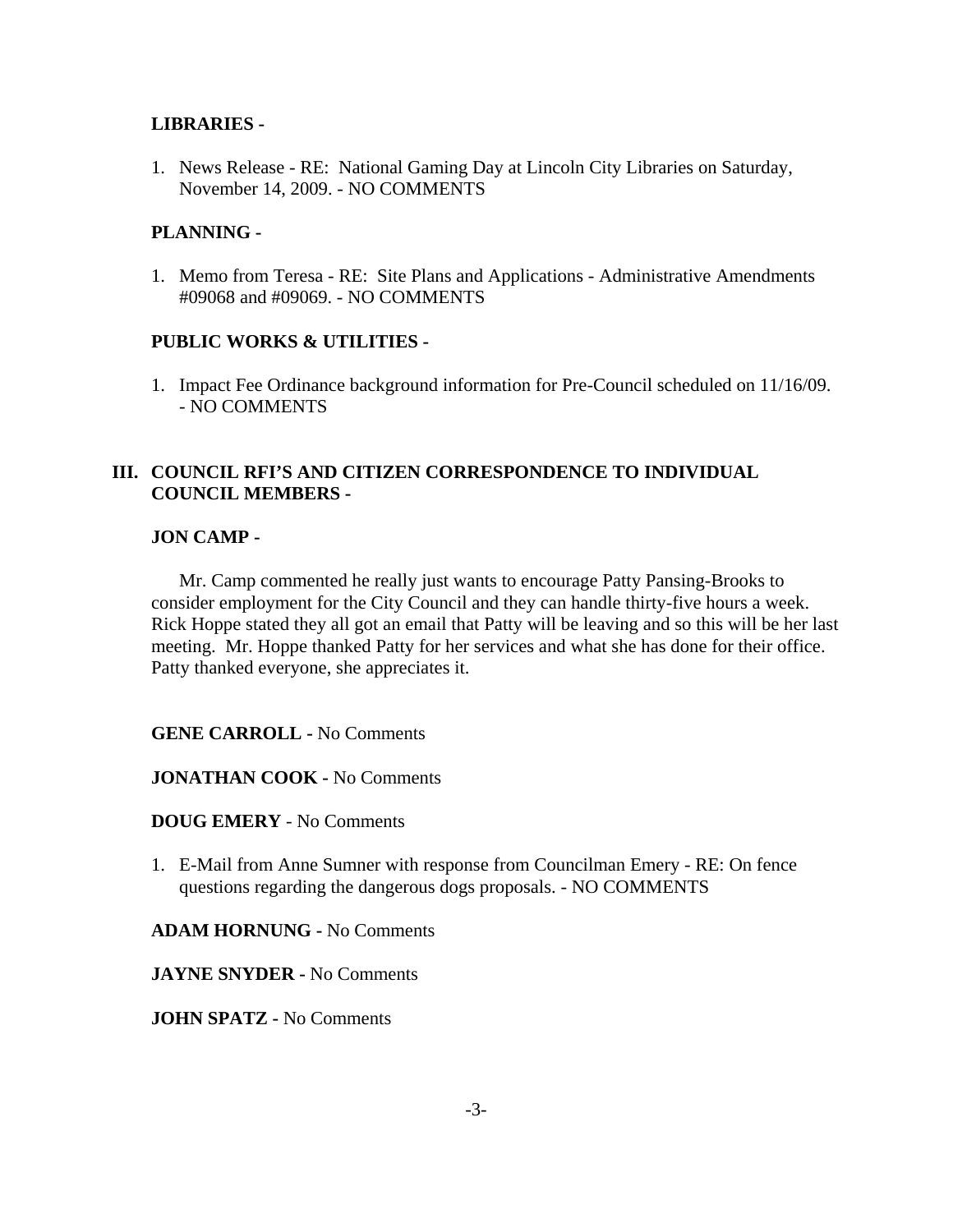#### **IV. CORRESPONDENCE FROM CITIZENS TO COUNCIL -**

- 1. E-Mail from Shirley R. Anderson RE: Stop the Increase LES charges enough as it is getting harder to meet obligations. - NO COMMENTS
- 2. E-Mail from Scott Ennis with response from Tammy Grammer RE: Additional taxes funding a new facility. - NO COMMENTS
- 3. E-Mail from Deb Walz RE: Do not make leashing your dog in your own yard a law. Law abiding citizens and their dogs will suffer. - NO COMMENTS
- 4. Letter sent anonymously RE: The problems and questions that need to be asked before allowing LES to raise rate and Items that will save the ratepayers money, which would lead to a rate reduction, not a rate increase. - NO COMMENTS
- 5. Letter from Jake Wattles RE: Asking for costs on the construction of the Mayor's new office, the Development Services Center, and other offices, and who is paying for the changes? - NO COMMENTS

# **ADDENDUM - (NOVEMBER 16TH)**

**I. CITY CLERK -** None

#### **II. CORRESPONDENCE FROM THE MAYOR & DIRECTORS TO COUNCIL** -

#### **MAYOR -**

- 1. NEWS RELEASE RE: International Visitors Attend Annual Meeting (Forward to Council on 11/13/09). - NO COMMENTS
- 2. NEWS ADVISORY RE: Mayor Beutler's Public Schedule for Week of November 14, through November 20, 2009 - Schedule subject to change (Forward to Council on 11/13/09). - NO **COMMENTS**
- 3. NEWS RELEASE RE: Winners Announced For Recycling Pledge Drive Community events planned for Saturday, November  $14<sup>th</sup>$  (Forward to Council on  $11/13/09$ ). - NO COMMENTS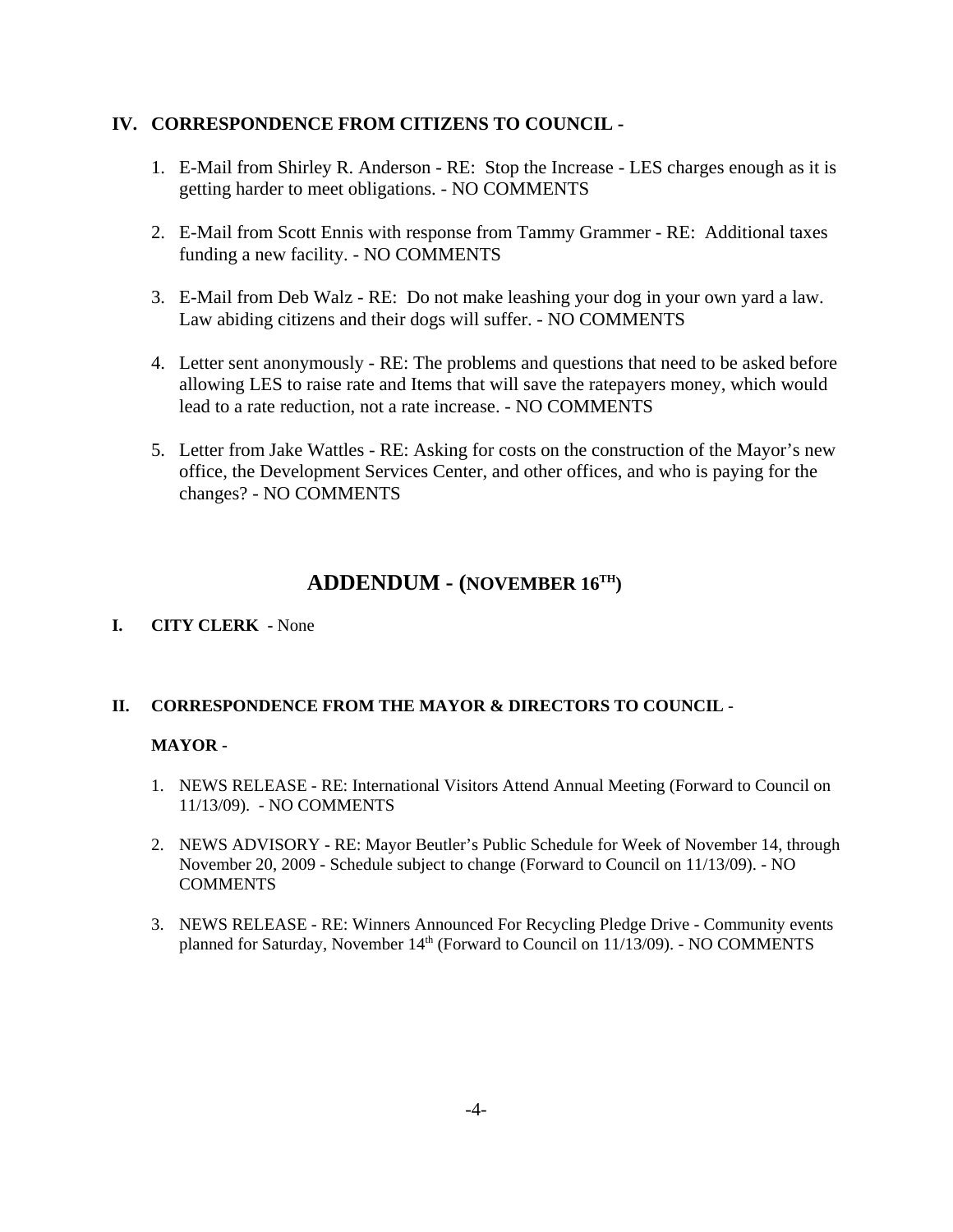#### **DIRECTORS -**

#### **HEALTH -**

- 1. NEWS RELEASE RE: Public Listening Session on 11/16/09 from 6:30 p.m. to 7:30 p.m. at the Health Dept. to gain feedback from citizens regarding some proposed changes in Animal Control Ordinances. - NO COMMENTS
- 2. NEWS RELEASE RE: Starting 11/17/09, the Lincoln-Lancaster County Health Department will take appointments for those individuals who are in the priority groups to get the H1N1 Influenza vaccine. - NO COMMENTS

#### **III. COUNCIL RFI'S & CITIZENS CORRESPONDENCE TO INDIVIDUAL COUNCIL MEMBERS -**

#### **JON CAMP -**

1. E-Mail from Camilla Svoboda - RE: Lincoln streets are "holey". - NO COMMENTS

#### **IV. CORRESPONDENCE FROM CITIZENS TO COUNCIL -**

- 1. E-Mail from Becki Gaston RE: Action needed to Support LES' Sustainable Energy Program. NO COMMENTS
- 2. E-Mail from Russell Miller RE: For LES energy rate increase. NO COMMENTS
- 3. E-Mail from Shirley R. Anderson RE: NO LES rate increase Not Now! NO COMMENTS
- 4. Letter from Mark Hunzeker, For the Firm RE: Block 68 Redevelopment Project. NO **COMMENTS**
- 5. Report from LES RE: Rate Schedules and Service Regulations Proposed for Rates Effective January 1, 2010 - (Council, City Clerk Joan Ross, and Mayor's Office received their copies of the Report on 11/16/09) (Report on file in the City Council Office). - Mr. Cook asked City Clerk Joan Ross about this report earlier under her comments to the Council. See that discussion under 'I. City Clerk'.
- 6. E-Mail from Ron & Susan Samson RE: LES Sustainable Program. NO COMMENTS
- 7. E-Mail from Virginia Marcussen RE: The Sustainable Energy Program. NO COMMENTS